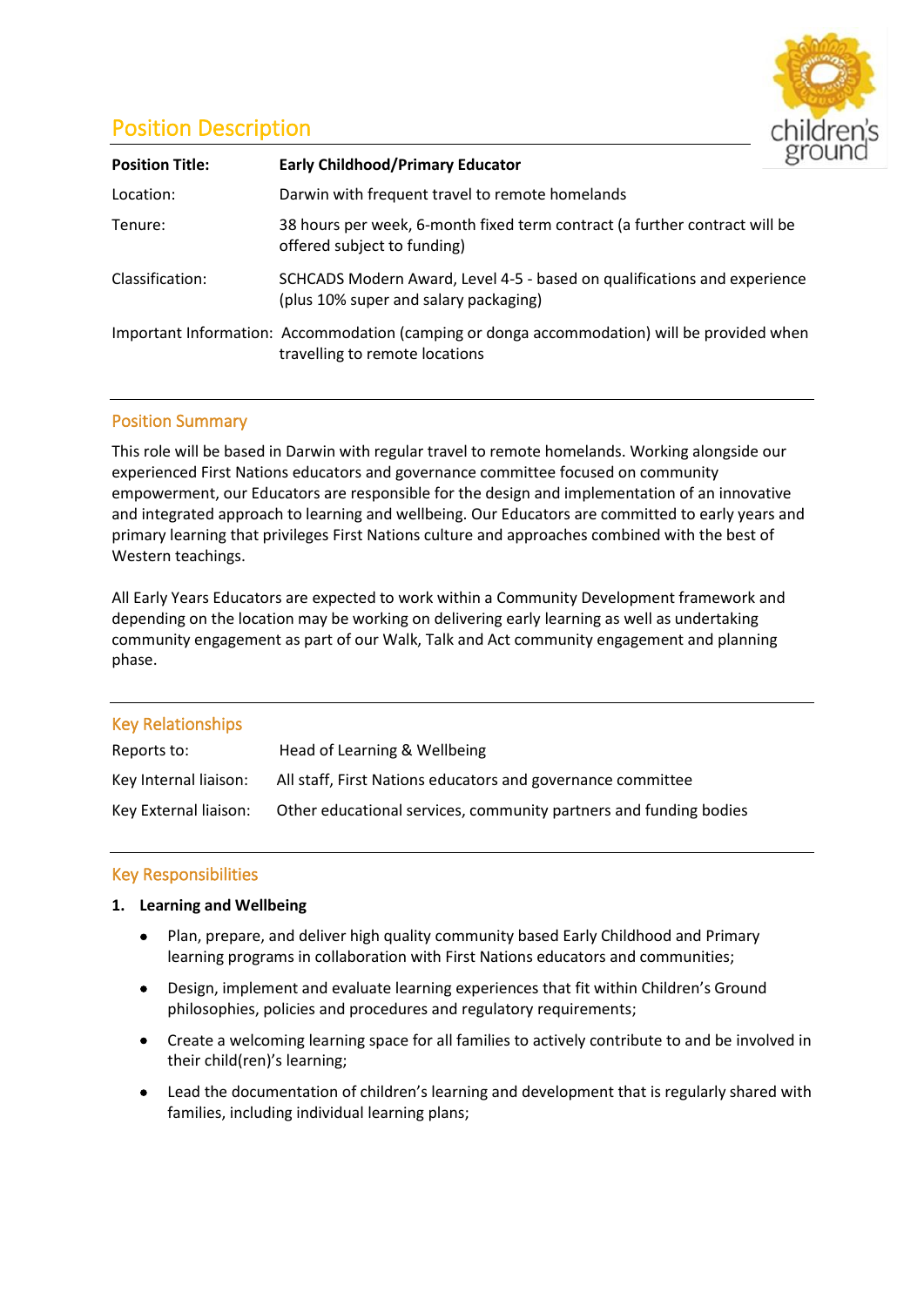- Work with an interdisciplinary team to deliver an integrated and innovative learning approach including health, social and emotional wellbeing, creative arts, digital and other areas;
- Lead the development and implementation of language and culture learning experiences and resources for mixed aged groups of children in collaboration with cultural leaders, elders, and families;
- Encourage and support all First Nations families, valuing their ideas, strategies and aspirations;
- Support extended hours learning opportunities.

# **2. Community Engagement & Planning**

With support from existing staff and in partnership with community members and local First Nations staff, you will:

- Meet with families, elders and leaders to provide an introduction or further information regarding Children's Ground. Discussing where CG comes from, what is the vision and determining what are the aspirations and commitment of community members to lead the approach;
- Encourage and support local families valuing their ideas, strategies and aspirations while assisting them to transform these into actions and outcomes;
- Work with community members to develop and document a community plan led by and agreed to by community members;
- Identify, mentor and support First Nations staff in location and across Children's Ground.

# **3. Program Design, Standards and Implementation**

- With the team, develop dynamic learning experiences which embed local cultural knowledge systems;
- Ensure children are offered a high-quality educational environment that support their development in all learning domains;
- Design and implement teaching and learning programs which are consistent with all relevant curriculum and standards;
- Ensure health, social and emotional wellbeing and development are an embedded part of the learning and wellbeing platform;
- Ensure creativity is an embedded part of the learning and wellbeing platform;
- Implement strengths based responsive teaching strategies that support the diverse interests, needs, and learning styles of all children.

# **4. Operational Systems and Standards**

- Comply with Policy and Procedures and participate in reviews as needed;
- Ensure Children's Ground's duty of care is met, and learning/work environments are, as far as practicable, safe and supportive for families, children and volunteers.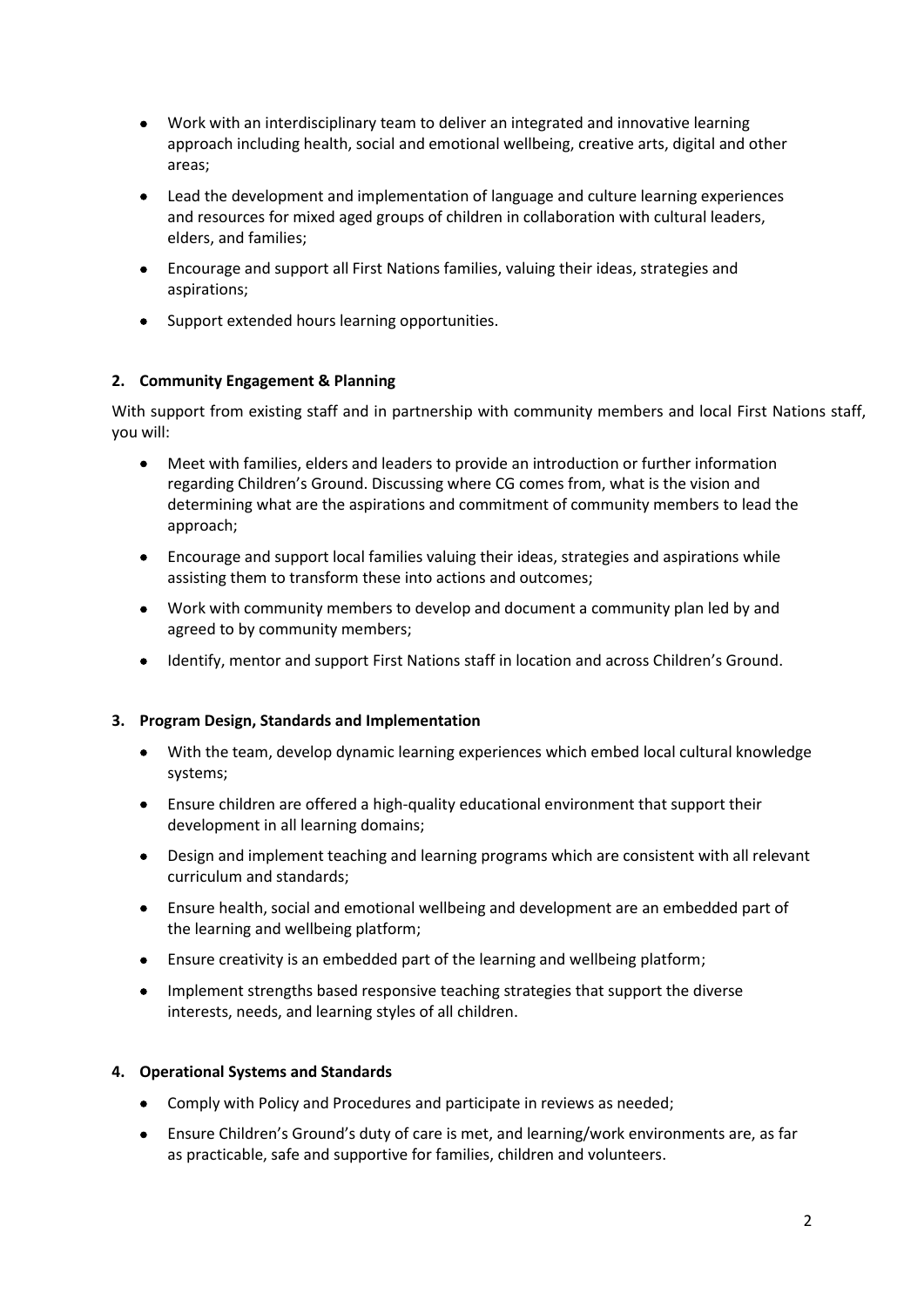## **5. Monitoring, Evaluation and Reporting**

- Maintain records including data collection and data entry in the CG database;
- Maintain confidential organised and up-to-date files relating to children and adults;
- Contribute to the writing of papers and articulation of frameworks for Children's Ground;
- Work collaboratively with staff to complete local reporting requirements.

## **6. Contribute to Children's Ground:**

- Actively learn the local language/s, so as to be able to use in basic conversation with communities;
- Facilitate and contribute to team meetings and discussions;
- Be a positive, innovative and active member of the Children's Ground team;
- Contribute to strategic planning, organisational development, management of work plans and policy formation;
- Support a strong, connected, respectful and supportive organisation;
- Participate and when required, lead professional development opportunities;
- Undertake other tasks as requested to support the activities of Children's Ground.

# Key Selection Criteria

## **Essential**

- Degree or recognised equivalent qualification in Education with a minimum 1 year's teaching experience
- Experience working with Early Childhood age groups
- Experience organising a learning environment that suits different ages and abilities (multi- aged class)
- A passion for quality innovative learning and wellbeing environments
- A commitment to leading a First Nations led approach in education
- Excellent communication skills, both verbally and written
- Strong interpersonal skills and a collaborative worker teamwork, facilitation, supervision, liaison
- Ability to work flexibly and creatively in a demanding NGO environment
- A current full driver's license
- First Aid Certificate, Anaphylaxis and Asthma Management training (or willingness to obtain)
- National police check clearance and Working with Children Check (NT Ochre card) from SAFE NT.

## **Desirable**

- TESOL training and experience
- An appreciation or experience of dynamic alternative education approaches such as: immersion schooling, bi-lingual educational, Montessori or Steiner